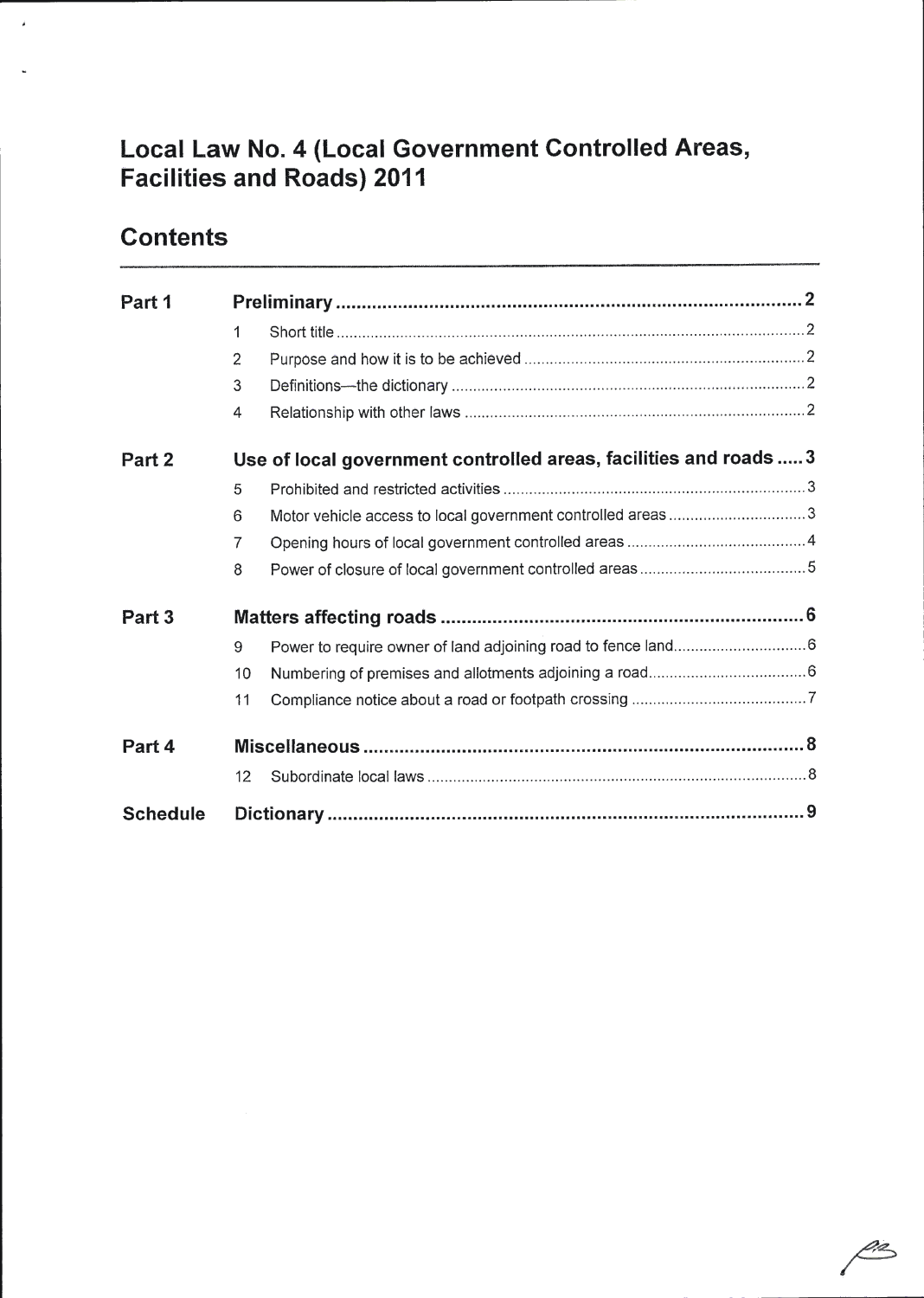## Part 1 Preliminary

#### 1 Short title

This local law may be cited as Local Law No. 4 (Local Government Controlled Areas, Facilities and Roads) 201I.

#### $\overline{2}$ Purpose and how it is to be achieved

- (1) The purpose of this local law is to-
	- (a) protect the health and safety of persons using local government controlled land, facilities, infrastructure and roads; and
	- (b) preserve features of the natural and built environment and other aspects of the amenity of local government controlled land, facilities, infrastructure and roads.
- (2) The purpose is to be achieved by providing for-
	- (a) the regulation of access to local government controlled areas; and
	- (b) the prohibition or restriction of particular activities on local government controlled areas or roads; and
	- (c) miscellaneous matters affecting roads.

#### $\overline{\mathbf{3}}$ Definitions----the dictionary

The dictionary in the schedule defines particular words used in this local law.

#### Relationship with other laws<sup>1</sup> 4

This local law is-

- (a) in addition to and does not derogate from  $laws<sup>2</sup>$  regulating the use of trust land and roads; and
- to be read with *Local Law No. 1 (Administration)* 2011. (b)

 $1$  This local law and any subordinate local law made under it do not apply to the extent of any inconsistency with a law of the State or the Commonwealth. See the Act, section 27.

<sup>&</sup>lt;sup>2</sup> Other legislation that may be relevant in the application of this local law includes the Land Act 1994, the Land Regulation 2009 and the Land Protection (Pest and Stock Route Management) Act 2002.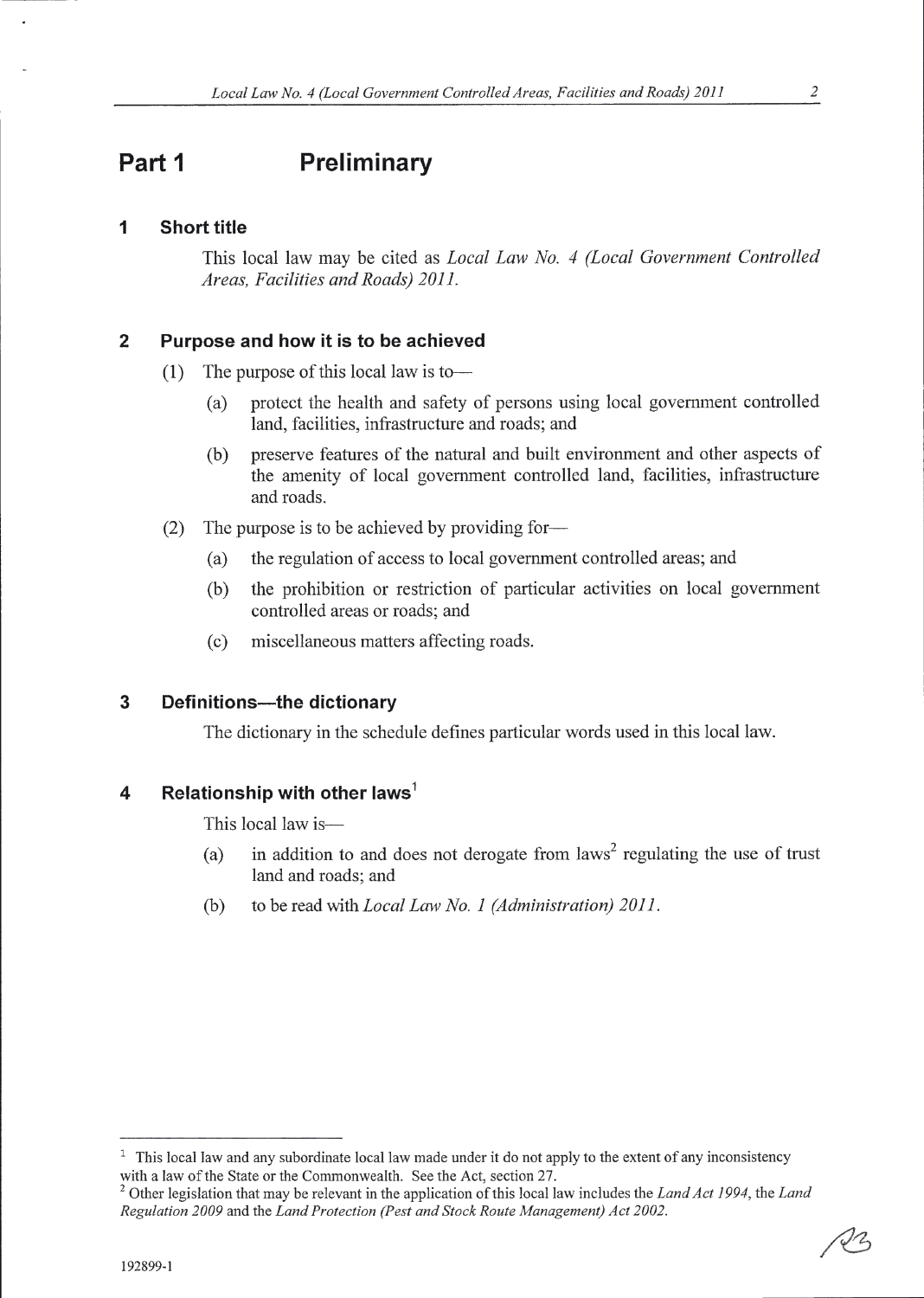### Part<sub>2</sub> Use of local government controlled areas, facilities and roads<sup>3</sup>

#### 5 Prohibited and restricted activities

- (1) The local govemment may, under a subordinate local law, declare an activity to  $be-$ 
	- (a) prohibited in a local government controlled area or road (a *prohibited* activity); or
	- (b) restricted in a local government controlled area or road (a restricted activity).

Example for paragraph  $(a)$ -

The local government may declare that the lighting of fires is a prohibited activity in all local government controlled areas, in a particular local government controlled area or in a part of a local government controlled area.

Example for paragraph  $(b)$ -

The local government may declare that the playing of sport generally, or the playing of certain sports, is a restricted activity in that it is restricted to particular times of the day, week, month or year in all local government controlled areas, in a particular local government controlled area or in a part of a local government controlled area.

- (2) The local govemment must take reasonable steps to provide notice to members of the public regarding restricted activities declared for local govemment controlled areas or roads.
- (3) In this section-

**reasonable steps** may include the display of a notice at a prominent place within each local government controlled area for which a declaration under subsection  $(1)(b)$  has been made, stating-

- (a) if the declaration relates to the whole area—the restricted activities for the area; and
- (b) if the declaration relates to a part of the area-the restricted activities and <sup>a</sup> description of the part of the area to which the declaration applies; and
- (c) in general terms, the provisions of subsection (4).
- (4) A person must not engage in a prohibited activity or a restricted activity.

Maximum penalty - 20 penalty units

#### 6 Motor vehicle access to local government controlled areas

(1) A motor vehicle access area is an area within a local government controlled area that is-

 $3$  Local Law No. 1 (Administration) 2011 deals with activities on local government controlled areas and roads that require the local government's approval, such as commercial use of local govemment controlled areas and roads, alterations or improvements to local government controlled areas, and other miscellaneous regulated activities. activities.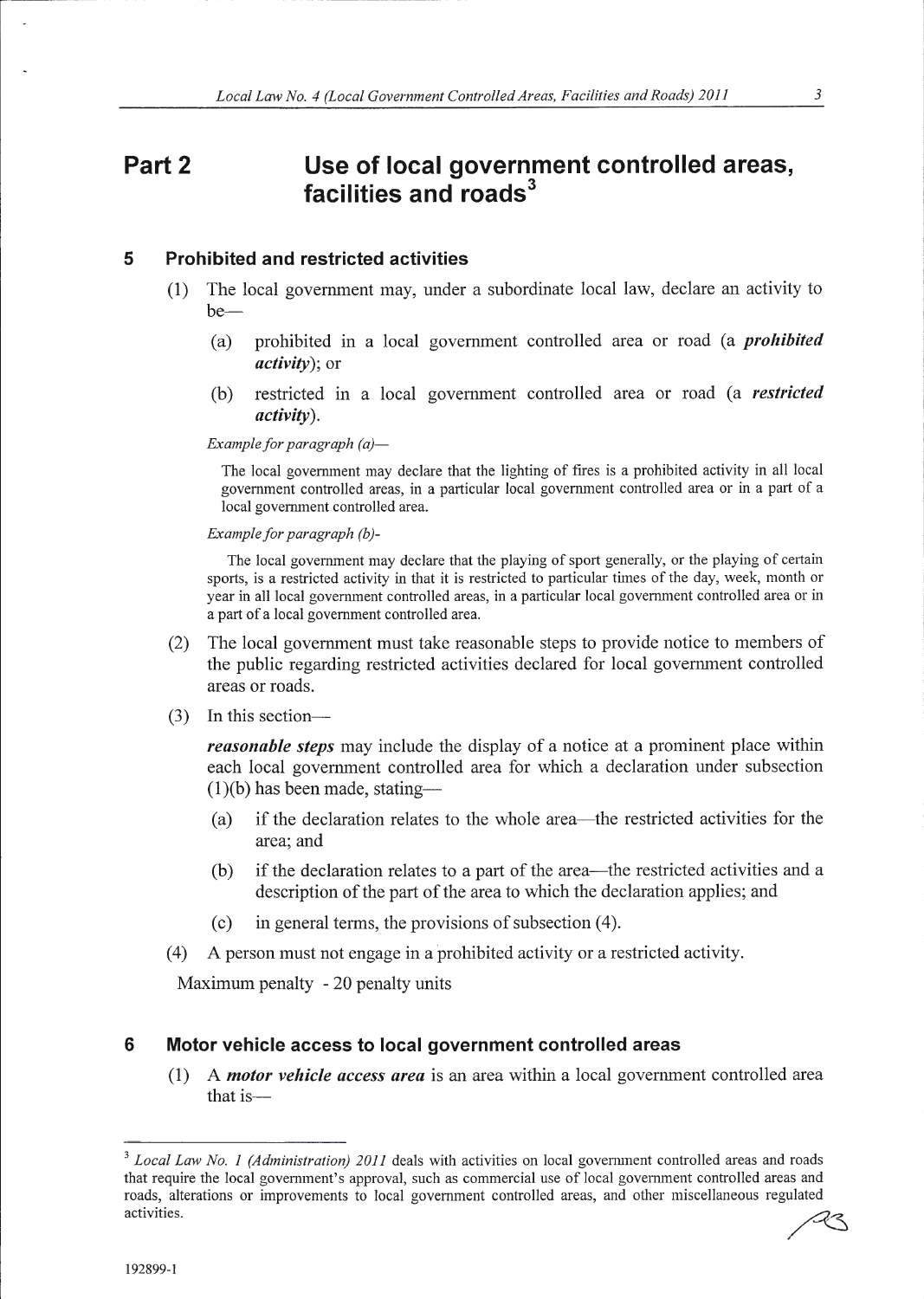- (a) <sup>a</sup>car palk or roadway for which there is no sign or traffic control device indicating that vehicles owned by members of the public are excluded; or
- (b) declared under a subordinate local law for this paragraph as a motor vehicle access area.
- (2) For the purposes of Local Law No.l (Administration) 2011, section 5(b), it is <sup>a</sup> prescribed activity<sup>4</sup> to bring a motor vehicle onto or drive a motor vehicle on any part of a local govenment controlled area that is not a motor vehicle access area.
- (3) The local government may, by subordinate local law, declare a specific type of motor vehicle (a *prohibited vehicle*) as prohibited in a specified motor vehicle access area.
- (4) For the purposes of *Local Law No.1 (Administration)* 2011, section 5(b), it is a prescribed activity<sup>5</sup> to bring a prohibited vehicle onto or drive a prohibited vehicle on the specified motor vehicle access area.
- (5) However, subsections  $(2)$  and  $(4)$  do not apply for an emergency vehicle.
- (6) The local government must take reasonable steps to provide notice to members of the public regarding-
	- (a) declarations of motor vehicle access areas under subsection (1)(b); and
	- (b) declarations of prohibited vehicles under subsection (3).
- (7) In this section-

emergency vehicle includes the following-

- (a) an ambulance;
- (b) a fire-engine;
- (c) a police vehicle;
- (d) another vehicle, including a tow truck, helicopter or mobile crane, if used in circumstances of an emergency.

reasonable steps include, as a minimum, the display of a notice at a prominent place within each declared motor vehicle access area stating-

- (a) a description of the declared motor vehicle access area; and
- (b) a description of prohibited vehicles for the area; and
- (c) in general terms, the provisions of subsections  $(2)$  and  $(4)$ .

#### $\overline{7}$ Opening hours of local government controlled areas

- (1) The local government may, by subordinate local law, declare the times when <sup>a</sup> local government controlled area is open to the public (the *opening hours*).
- (2) A person must not enter or remain in a local government controlled area outside

 $<sup>4</sup> Local Law No.1 (Administribution) 2011$ , section 6, creates an offence for a person to undertake a prescribed</sup> activity without a current approval granted by the local government. Section 7 requires that the approval be obtained under part 2 of that local law.

 $5$  See footnote 3.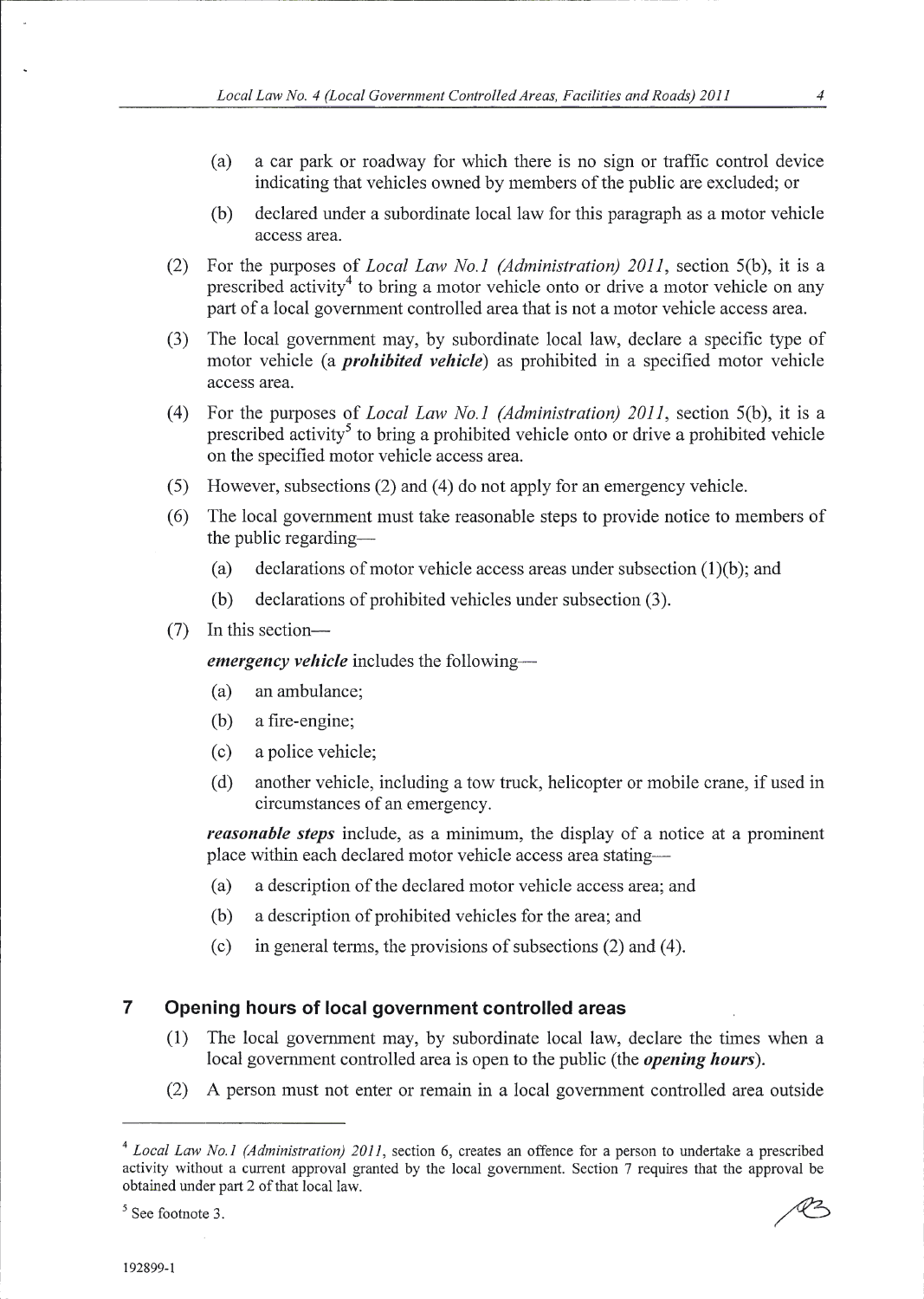the opening hours unless the person is authorised to do so by the chief executive  $officer<sup>6</sup>$ .

Maximum penalty for subsection  $(2)$ —20 penalty units.

(3) If the local govemment declares the opening hours for a local government controlled area under subsection (1), it must place a notice showing the opening hours at each public entrance to the area.

### 8 Power of closure of local government controlled areas

- The local government may, by resolution, temporarily close a local government controlled area to public access-
	- (a) to carry out construction, maintenance, repair or restoration work; or
	- (b) to protect the health and safety of a person or the security of a person's property; or
	- (c) because ofa fire or other natural disaster; or
	- (d) to conserve or protect the cultural or natural resources ofthe area or native wildlife.
- (2) A resolution under subsection  $(1)$ 
	- (a) must state a period, not greater than 6 months, during which the area will be closed; and
	- (b) must be revoked by the local government as soon as practicable after the local government becomes satisfied that the reason for making the resolution no longer exists.
- (3) The local government may, by subordinate local law, permanently close a local govemment controlled area to public access for any of the following reasons-
	- (a) the conservation of the cultural or natural resources of the area, including, for example-
		- (i) to protect significant cultural or natural resources; or
		- (ii) to enable the restoration or rehabilitation of the area; or
		- (iii) to protect a breeding area for native wildlife; or
		- (iv) to manage a significant Aboriginal arca in the area in a way that is consistent with Aboriginal tradition; or
		- (v) to manage a significant Torres Strait Islander area in the area in a way that is consistent with Island custom;
	- (b) protection of the health and safety of members of the public;
	- (c) protection of a facility or service in the area, including, for example, infrastructure, water supply facilities or power generating equipment;
	- (d) protection of the amenity of an area adjacent to the area;
	- (e) the orderly or proper management of the area.

 $6$  See definition of *chief executive officer* in the Act, schedule 4.